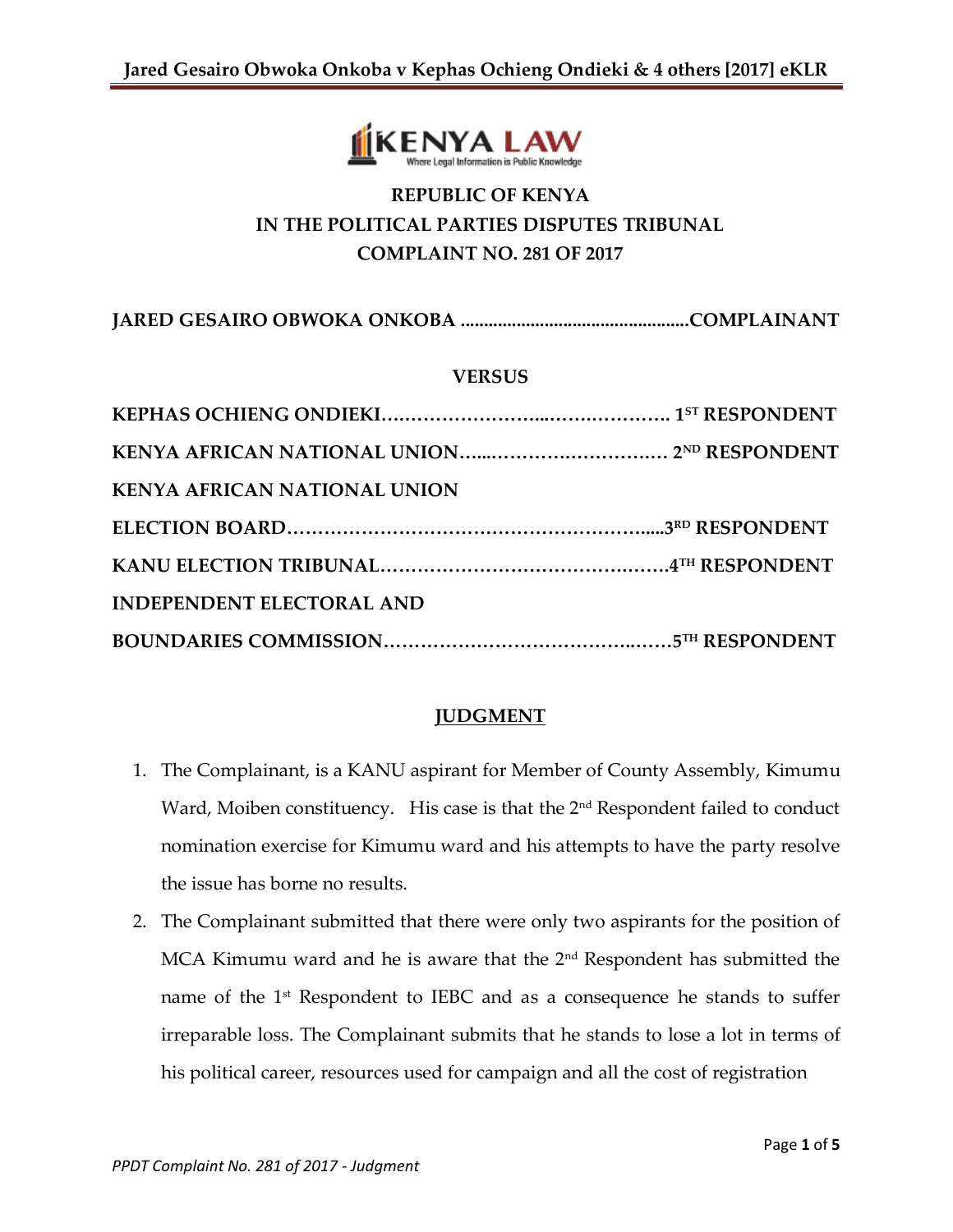- 3. It is his submission that he expected the nomination of candidate to be free and fair even in the absence of primaries. To support his complaint, the Complainant relies upon Article 91 of the Constitution together with section 40, 41 and 45(2) of the Political Parties Act 2011.
- 4. The Complainant further submitted that he filed an appeal before the KANU appeals tribunal that ordered for nominations to be conducted.
- 5. He is urging this Tribunal to annul the nomination certificate awarded to the  $1<sup>st</sup>$ Respondent and in its place award him the nomination certificate for MCA Kimumu ward under the 2nd Respondent Party.

# *2 nd Respondent case*

- 6. The  $2<sup>nd</sup>$  Respondent case is that  $2<sup>nd</sup>$  Respondent exercised its powers pursuant to article 24(9) of the KANU Constitution revised 2012 and part 5 paragraph 6 of the KANU nomination Rules 2017 that grants the National Executive Council the right to directly nominate the candidate.
- 7. It is their submission that no nominations were held in Kimumu ward and none was scheduled to be conducted. However, he submits that the two aspirants were directed to engage in a consensus and agree on a single candidate. They could not agree and referred the matter back to the National Elections Board for a decision on who to nominate.
- 8. The 2nd Respondent avers that the Complainant has alluded to the provision of article 24(9) of the KANU constitution and cannot now turn around and plead violation of his rights. Moreover, the complainant has failed to demonstrate how his fundamental rights have been violated by the respondents.
- 9. It is the Complainant further submission that this Tribunal lacks jurisdiction under section 40(2) of the Political Parties Act and article 21(1) of the KANU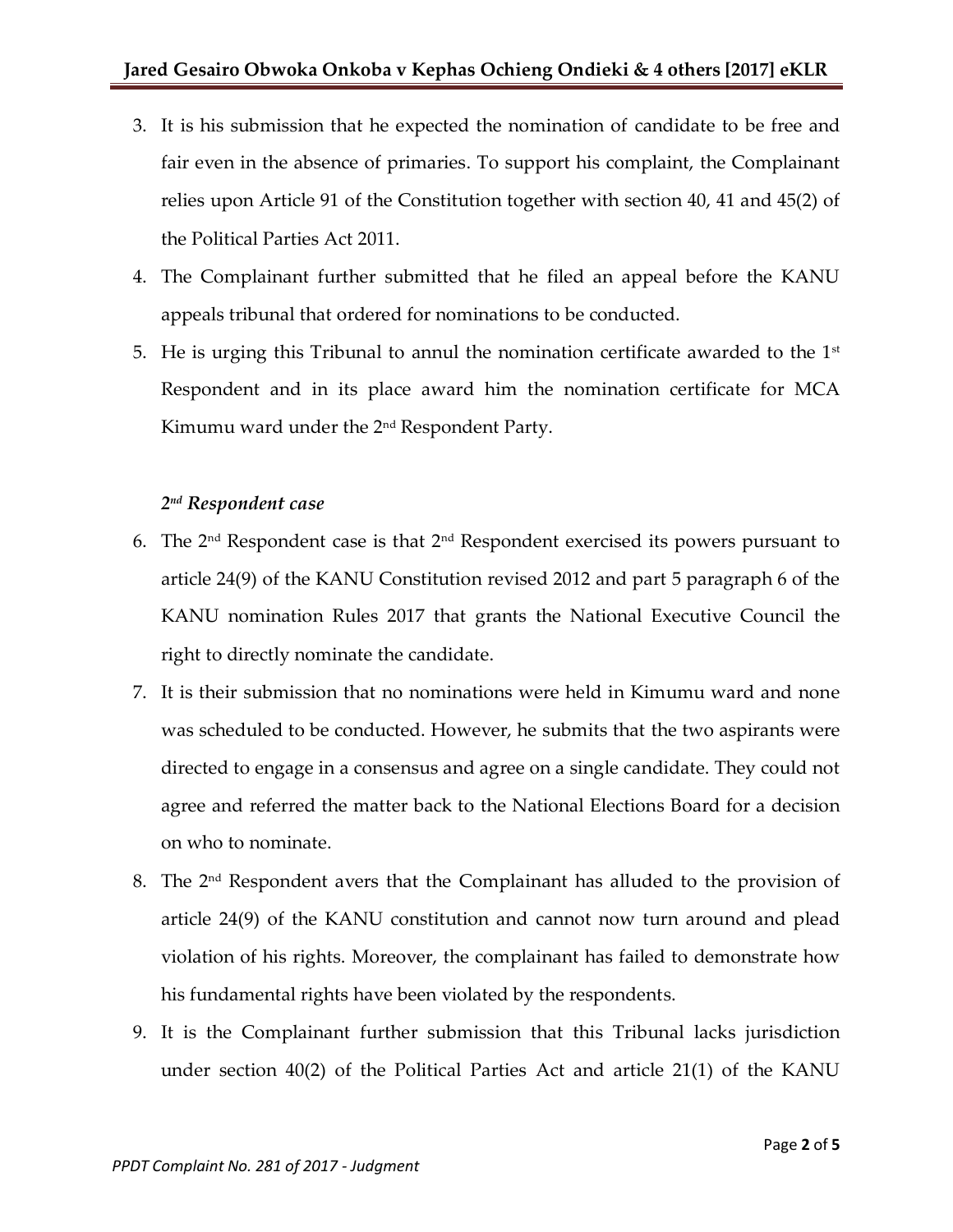Constitution as the Complainant is yet to commence the internal dispute resolution mechanism.

10. He urged the Tribunal to dismiss this complaint with costs.

#### *Analysis*

- *11.* The issue arising for determination is *whether this Tribunal can grant the nomination certificate to the Complaint herein.*
- 12. The Complainant case is that the nomination exercise for Kimumu ward was to be held from  $21^{st}$ ,  $24^{th}$  and  $26^{th}$  April 2017 an argument impugned by the  $2^{nd}$ Respondent who stated that no nominations were to be conducted for Kimumu ward a fact well within the knowledge of the two aspirants.
- 13. The Complainant further alleges that one Arap Bii the coordinator of the 2<sup>nd</sup> Respondent held several meetings with the  $1<sup>st</sup>$  Respondent to his exclusion. According to the Complainant, these meetings led to the  $1<sup>st</sup>$  Respondent being issued with the nomination certificate. Therefore, the Complainant is seeking that the nomination certificate issued to the  $1<sup>st</sup>$  Respondent be nullified and he be issued with it. On the other hand, the 2nd Respondent relied upon the party's constitution to argue that it is the reserve of the party to directly nominate a candidate.
- 14. It is not in dispute that nominations exercise for Kimumu ward was never conducted, and that the party directed the aspirants to engage in consensus and agree on a single candidate. This Tribunal has not been informed of what became of the consensus engagement. It is no clear how a process that was to be through consensus ended up leading to the issuance of a nomination certificate to one at the exclusion of the other. The dispute revolves around the exclusion of the Complainant in the process leading to the nomination of and issuance of the nomination certificate to the  $1<sup>st</sup>$  Respondent. The Complainant faults the process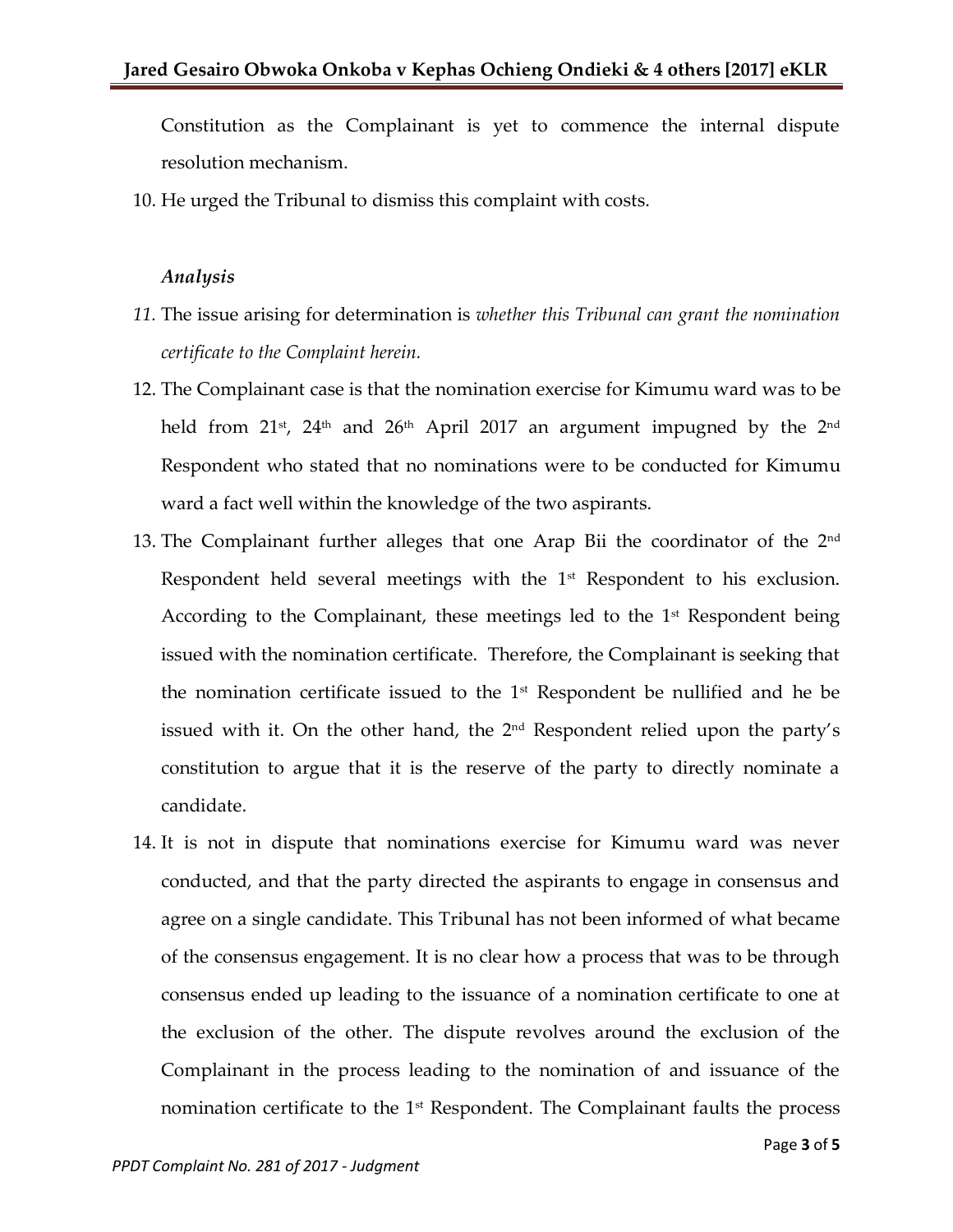leading to the nomination of the 1<sup>st</sup> Respondent. In addition, he faults the coordinator Arap Bii for engaging the  $1<sup>st</sup>$  Respondent and excluding him.

- 15. As a Tribunal we register our reservations on the process used by the  $2<sup>nd</sup>$ Respondent in nominating the 1st Respondent as its candidate for Kimumu ward. In as much as the  $2<sup>nd</sup>$  Respondent is referring to the Parties constitution, he fails to demonstrate that the party complied with its own processes. We note that the 2nd Respondent has made general statements without specificity of how the nomination process leading to the nomination of the  $1<sup>st</sup>$  Respondent was arrived at.
- 16. As a result of this finding, we proceed to allow the undated complaint filed on the 23rd May 2017 in the following terms
	- *a. The nomination certificate issued to the 1st Respondent by the 2nd Respondent is hereby declared null and void.*
	- *b. The Respondent National Election Board is directed to determine the Party Nominee for Kimumu Ward, Moiben Constituency, Uasin Gishu County, Member of County Assembly seat in a manner compatible with the Party Constitution, Election and Nomination Rules within the next 48 hours of the publication herein.*
	- *c. In the interest of Party unity each party to bear its own costs*

Orders accordingly.

# **DATED and DELIVERED AT NAIROBI this 25TH DAY OF MAY 2017**

**1. Kyalo Mbobu ……………………………. Chairman**

**2. James Atema …………………………….**